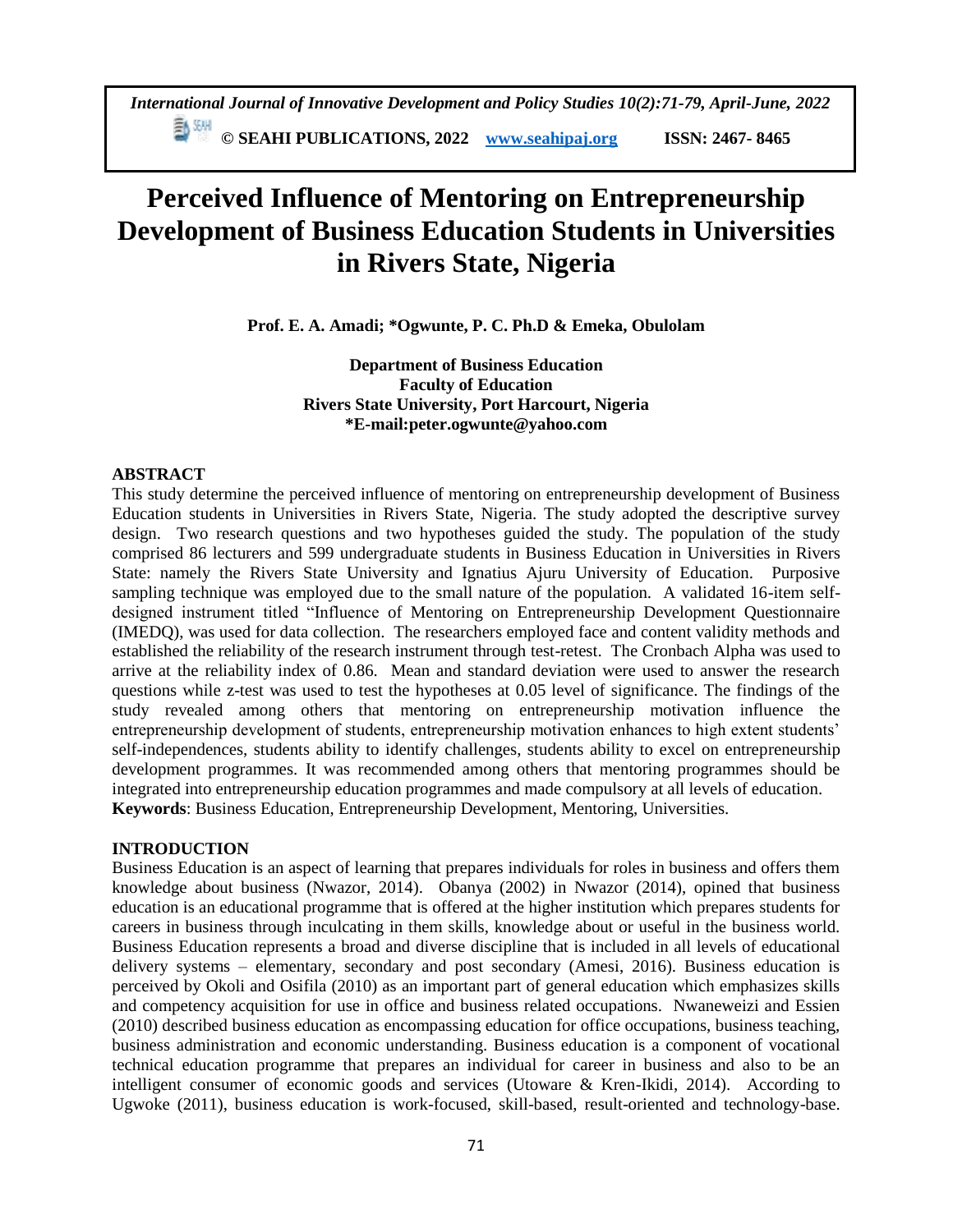Okolocha and Oneneke (2013), opined that business education equips is recipients with personal skills, consumer skills and knowledge for clerical and managerial abilities needed to adapt to changing economic and business realities and these skills make them to be wealth and job creators rather than wealth and job seekers. In order to function effectively, there is need for business education students to be mentored by experts. Mentoring is a help or assistance given by a professionally trained personnel called the counselor to an individual or group of people who have challenges to help them understand themselves and their environment with a view to solving their problems, make necessary adjustment and finally live satisfactory and productive life now and in the future (Anyamene, 2010). Amaewhule (2014) opined that mentoring is an enabling process which encourages self-responsibility, as people make choices and decisions or share inner burden. This implies that mentoring enables people to examine their needs and problems and in so doing, reduce the confusion in thoughts and feelings that should be stressed. The lack of vocational mentoring through occupational information has led to the production of graduates without entrepreneurship knowledge and skills for effective running of business. Shane (2003) contends that the result of entrepreneurship may be a new organization or a part of revitalizing mature organisaiton in response to perceived opportunity. In today's world, anybody, industry or business leader with innovative and creative business abilities is described as an entrepreneur or someone who engages in entrepreneurship (Okala, 2008). Entrepreneurship education plays a prominent role in providing the opportunity for new entrepreneurs to develop entrepreneurship skills and motivation needed to start-up a new venture and to manage it successfully. Abdullah (2009) opined that entrepreneurship education increases new entrepreneurs' interest in becoming entrepreneurs at some stage after graduation. Skill is an indispensable asset to an enterprise that when it is properly harnessed, managed and utilized, will not only bring about increased productivity, but also expansion, growth and sustained profitability to the enterprise.

Stressing further, Abdullah (2009) averred that entrepreneurship competencies enhance entrepreneurship key skills, intention to create new ventures and business ownership and provide opportunities which affect their desire to step into entrepreneurship. This method of entrepreneurship development is referred to as traditional and repetitive. The traditional method of entrepreneurship development makes students to get bored and distracted easily. The beginning entrepreneurs are bored because they are not actively and fully engaged in the process of learning entrepreneurial knowledge (Koeign, 2012).

Entrepreneurial motivation simply refers to the processes thereby entrepreneurs find opportunities, evaluate these opportunities and if the opportunities are feasible, they request for resource to develop them (Shane, 2003). Azikiwe (2010) posited that mentoring Business Education students in entrepreneurial motivation enhances students' capacity to sustain enthusiasm to start up a new business or mange an existing one. Igboko (2009) averred that mentoring improves on the techniques of provoking students' intellect towards problem solving.

A number of factors have been found to motivate entrepreneurs. Amadi (2012) contends that these factors can be internal. Motivators are classified into four categories. These include extrinsic rewards, independence/autonomy, intrinsic rewards and family security. However, Yakin and Kapu (2008) classified entrepreneurial motivations into four categories. These are: financial, recognition, freedom and family tradition (i.e. the motive to continue the family business and to imitate family members). In the opinion of Brana (2008) motivating factors can also be classified as push or pull factors. Push factors include the need to increase family income, dissatisfaction with a salary-based job, problems with finding an appropriate job and the need for flexibility for family responsibilities. Pull factors on the other side include the need for independence, self-actualization, increase status-quo and reputation in society (Yakin & Kapu, 2008).

In addition to factors that motivate entrepreneurs, another frequently studied dimension of entrepreneurship research addresses the problems faced by entrepreneurship (Yakin & Kapu, 2008). Okolocha and Onyeneke (2013) opined that entrepreneurs are faced with such problems as the liability of newness, lack of funding management, identifying an appropriate market segment, protecting intellectual property, operational issues, and legal/regulatory issues. Ekpe, Raza and Mat (2012) identified ten critical problems encountered by entrepreneurs in their first three years in business. These problems include: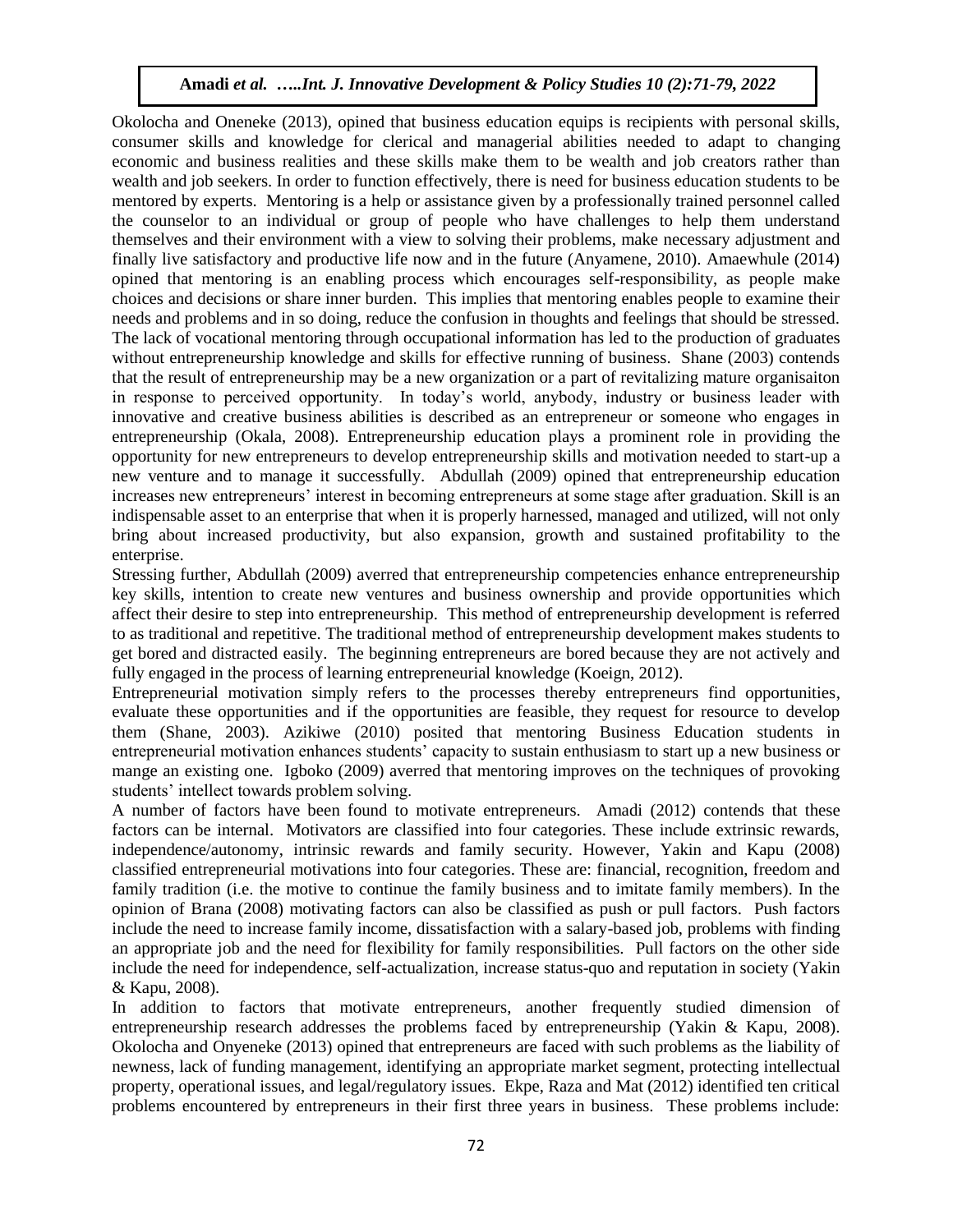finding new customers, obtaining financing, recruiting and hiring new managers, dealing with current employee problems, product pricing, planning for market expansion, handling legal problems, product quality and dealing with government agencies. Unlike in developed countries, an unstable and bureaucratic business context is the common problem in Nigeria. For instance, entrepreneurs in Africa struggle with government. Laws concerning private enterprises such as enforcement of contract and private properly laws, as well as overly complex business registration and tax system.

On the success factors of entrepreneurs, Brana (2008) posited that capital is a major factor linked to entrepreneurs' success. He further explained that capital exists as human capital, social and reputational capital. Human capital is an individual's knowledge and skills, and it is important in entrepreneurial discovery, problem solving, adapting to change, and implementing new technologies. According to Shrader and Siegel (2007), two critical components of human capital are education and prior experience. Social capital often thought of as social networks, is a set of social resources embedded in relationships and is derived not only from networks, but also from norms and relationships in the social structure in which a person operates. Reputational capital refers to social resources and legitimacy certified by wellregarded individuals and organizations and it accrues from a good reputation (Antonic, 2003).

## **Statement of the Problem**

Observation by parents, teachers and the general public has shown that the purpose of introducing entrepreneurship education by the Federal Government in Universities in the country, has not been satisfactorily achieved (Umunadi, 2010). This has been largely attributed to the claim that vocational mentoring/counselling has not been fully integrated into entrepreneurship education programme. As such, Business Education students have not been properly mentored on the requisite skills and motivation needed for entrepreneurship development. In addition, students seems not to have been adequately taught entrepreneurship motivation and skills acquisition (Agboola & Ademiluyi, 2015).

Under these circumstances, it would appear that entrepreneurship education programme may not be meeting the expectations of the society. The present problem is that research in this area of mentoring business education students for entrepreneurship development through entrepreneurship skill and motivation is not very common particularly in Rivers State. A gap in knowledge therefore exists in which this study will fill empirically.

## **Purpose of the Study**

The main purpose of the study was to determine the perceived influence of mentoring on entrepreneurship development of Business Education students in Universities in Rivers State, Nigeria. Specifically, the study sought to:

- 1. Determine the extent to which mentoring on entrepreneurship skills influence entrepreneurship development of Business Education students in Universities in Rivers State.
- 2. Ascertain the extent to which mentoring on entrepreneurship motivation influences the entrepreneurship development of Business Education students in Universities in Rivers State.

## **Research Questions**

The following research questions guided the study:

- 1. To what extent does mentoring on entrepreneurship skills influence entrepreneurship development of Business Education students in Universities in Rivers State?
- 2. To what extent does mentoring on entrepreneurship motivation influence entrepreneurship development of Business Education students in Universities in Rivers State?

## **Hypotheses**

The following null hypotheses were formulated and tested in this study at 0.05 level of significance:

- **Ho1:** There is no significant difference in the mean ratings of lecturers and students on the extent to which mentoring on entrepreneurship skills influence entrepreneurship development of Business Education students in Universities in Rivers State.
- **Ho1:** There is no significant difference in the mean ratings of lecturers and students on the extent to which mentoring on entrepreneurship motivation influence entrepreneurship development of Business Education students in Universities in Rivers State.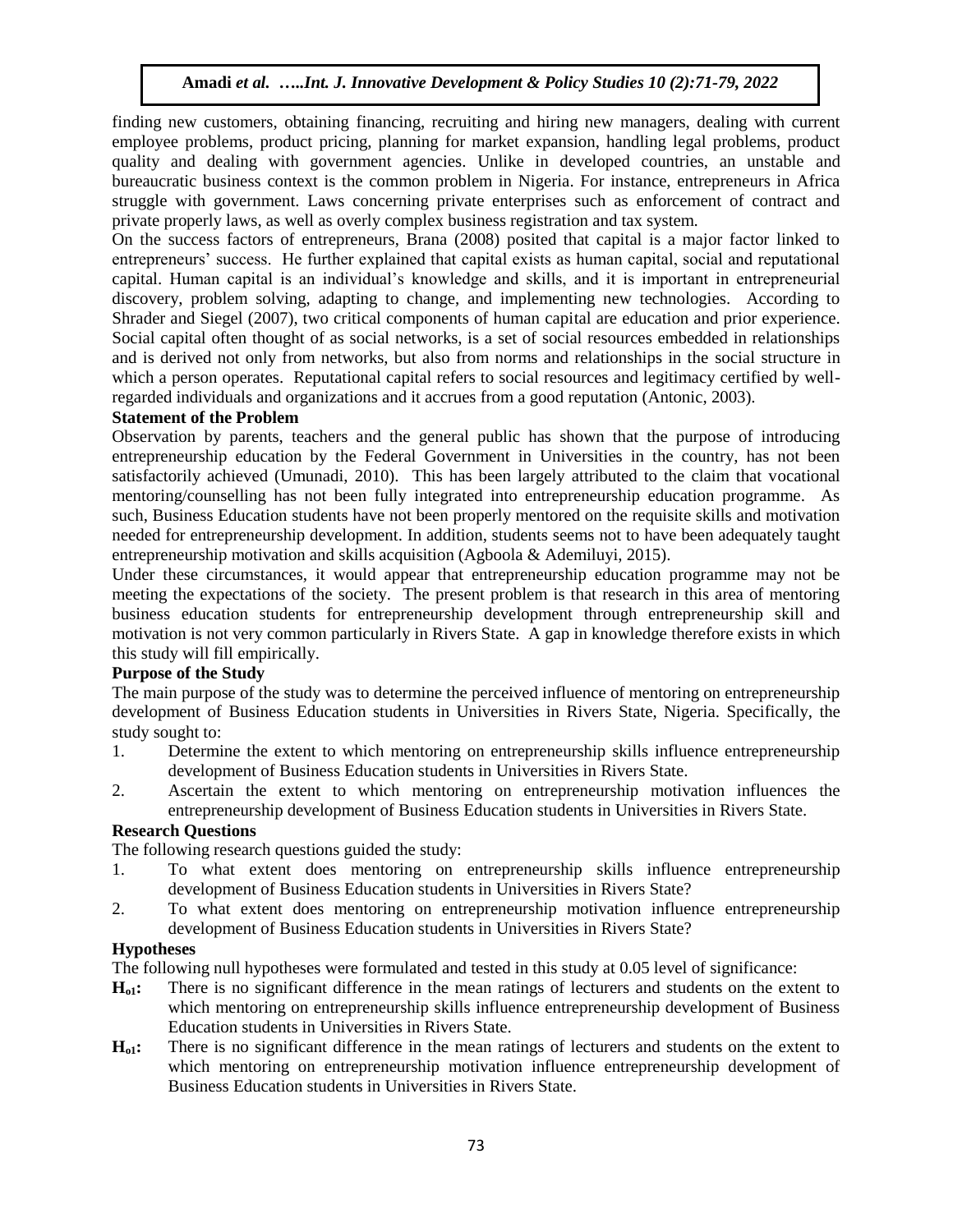### **METHODS**

The study adopted the descriptive survey research design with a population of 86 Business Education lecturers and 599 undergraduate students of business education degree programme from the two universities in Rivers State, namely Rivers State University (RSU) and Ignatius Ajuru University of Education (IAUOE). A validated 16-item self-designed instrument titled: Influence of Mentoring on Entrepreneurship Development Questionnaire (IMEDQ)" was used for data collection. The instrument was designed using the four point modified Liker rating scale of High Extent (HE–4 points), Moderate Extent (ME-3points), Low Extent (LE-2points) and Very High Extent (VHE-1point). Its reliability coefficient was established at 0.86 using Cronbach Alpha. Out of the 685 copies of the questionnaire distributed, all the copies were correctly field and retrieved. Data collected were analysed using mean and standard deviation statistics to answer the research questions while z-test statistics was used to test the hypotheses at 0.05 level of significance. Any value from 3.50-4.00 was regarded as High Extent, from 2.50-3.49 as Moderate Extent, from 1.50-2.49 as Low Extent, and from 0.50-1.49 as Very Low Extent. A null hypothesis was accepted if the calculated z-value is less than the critical z-value of +1.96 and rejected if the calculated z-value is greater than the critical z-value of +1.96.

#### **RESULTS**

**Research Question 1:** *To what extent does mentoring on entrepreneurship skills influence the entrepreneurship development of Business Education students in Universities in Rivers State?*

**Table 1: Extent to which Mentoring on Entrepreneurship Influence Entrepreneurship Development of Business Education Students in Universities in Rivers State (N = 685)**

| S/N | <b>Item - Statement</b>                      |       | Lecturers ( $N = 86$ ) |             |                  | Students ( $N = 599$ ) |                    |  |
|-----|----------------------------------------------|-------|------------------------|-------------|------------------|------------------------|--------------------|--|
|     |                                              | $X_1$ | SD <sub>1</sub>        | <b>Rmks</b> | $\overline{X}_s$ | SD <sub>2</sub>        | <b>Rmks</b>        |  |
| 1.  | Mentoring Business Education students on     |       |                        |             |                  |                        |                    |  |
|     | entrepreneurship skills promote students     |       |                        |             |                  |                        |                    |  |
|     | ability to apply practical sense.            | 2.86  | 1.02                   | <b>HE</b>   | <b>HE</b>        | 0.95                   | <b>High Extent</b> |  |
| 2.  | Mentoring Business Education students on     |       |                        |             |                  |                        |                    |  |
|     | entrepreneurship skills promote students     |       |                        |             |                  |                        |                    |  |
|     | ability to try new things.                   | 2.79  | 1.05                   | HE          | 3.02             | 0.94                   | <b>High Extent</b> |  |
| 3.  | Mentoring Business Education students on     |       |                        |             |                  |                        |                    |  |
|     | entrepreneurship skills promotes students    |       |                        |             |                  |                        |                    |  |
|     | ability to proactive ideas.                  | 2.71  | 1.10                   | HE          | 2.98             | 0.94                   | <b>High Extent</b> |  |
| 4.  | Mentoring Business Education students on     |       |                        |             |                  |                        |                    |  |
|     | entrepreneurship skills promotes students    |       |                        |             |                  |                        |                    |  |
|     | ability to learn by doing.                   | 2.89  | 1.01                   | HE          | 3.13             | 0.91                   | <b>High Extent</b> |  |
| 5.  | Mentoring Business Education students on     |       |                        |             |                  |                        |                    |  |
|     | entrepreneurship skills promotes students    |       |                        |             |                  |                        |                    |  |
|     | ability to want to demonstrate.              | 2.87  | 1.10                   | <b>HE</b>   | 3.10             | 0.89                   | <b>High Extent</b> |  |
| 6.  | Mentoring Business Education students on     |       |                        |             |                  |                        |                    |  |
|     | entrepreneurship skills promotes student     |       |                        |             |                  |                        |                    |  |
|     | opportunities to be guided in application of |       |                        |             |                  |                        |                    |  |
|     | new ideas.                                   | 3.14  | 0.89                   | HE          | 3.13             | 0.90                   | <b>High Extent</b> |  |
| 7.  | Mentoring Business Education students on     |       |                        |             |                  |                        |                    |  |
|     | entrepreneurship skills provides students    |       |                        |             |                  |                        |                    |  |
|     | with the opportunity to be self-employed.    | 2.81  | 2.81                   | HE          | 3.08             | 0.90                   | <b>High Extent</b> |  |
|     |                                              | 2.87  | 1.03                   | HE          | 3.06             | 0.92                   | <b>High Extent</b> |  |
|     | Aggregate Mean $(X)$ and SD                  |       |                        |             |                  |                        |                    |  |
|     | Source: Field Survey (2022)                  |       |                        |             |                  |                        |                    |  |

**Source: Field Survey (2022)**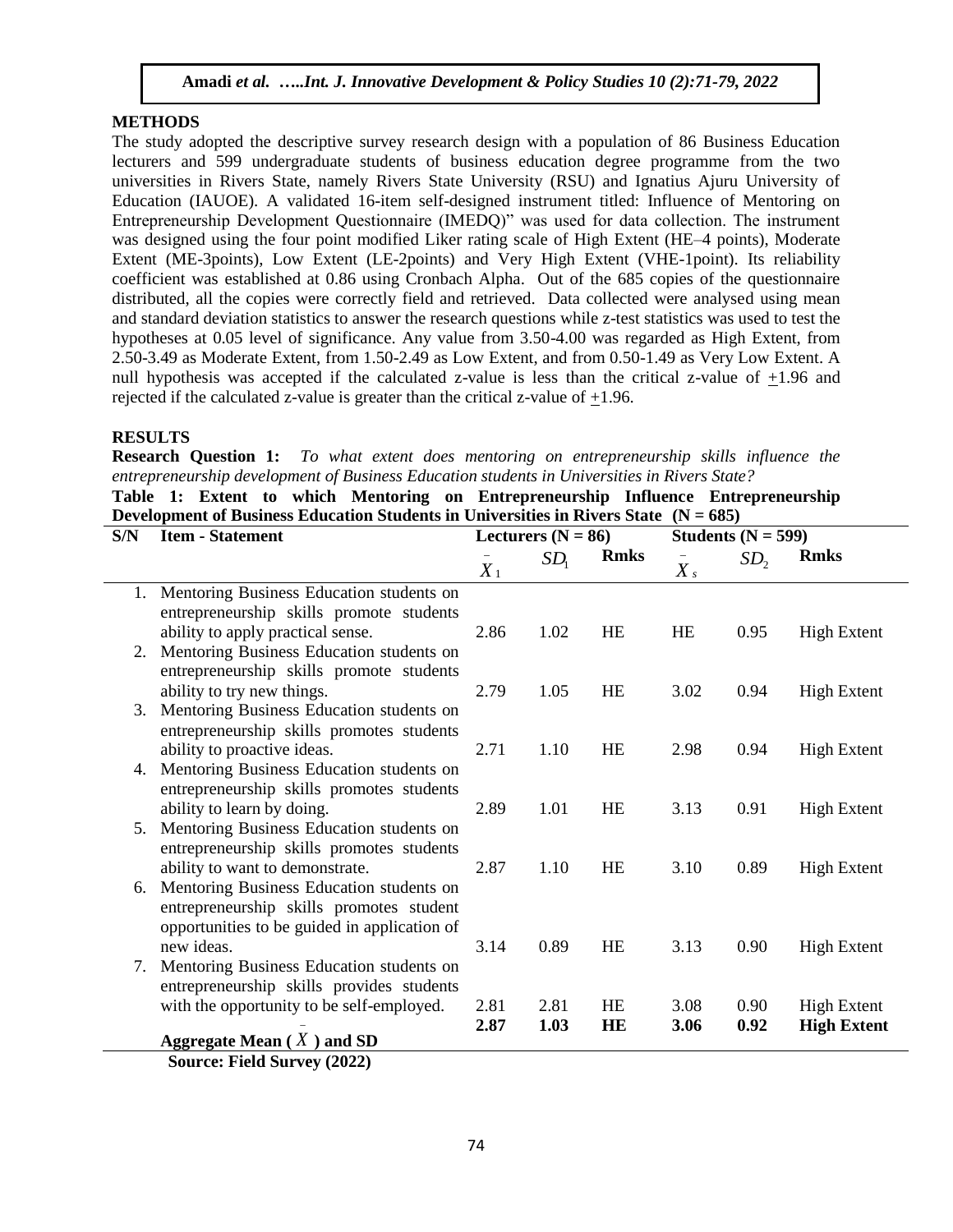The data on Table 1 revealed the items 1, 2, 3, 4, 5, 6, and 7 have mean values and standard deviation values for lecturers and students respectively that fell within the range of high extent. Therefore, with an aggregate mean of 2.87/30.06 it was evident that lecturers and students agreed to a high extent that the mentoring on entrepreneurship skills influence the entrepreneurship development of Business Education students in Universities in Rivers State.

**Research Question 2:** *To what extent does mentoring on entrepreneurship motivation influence the entrepreneurship development of Business Education students in Universities in Rivers State?*

**Table 2: Extent to which Mentoring on Entrepreneurship Motivation Influence Entrepreneurship Development of Business Education Students in Universities in Rivers State (N = 685)**

| S/N | <b>Item - Statement</b><br>Lecturers ( $N = 86$ )                                                                                                                                    |              |                 |                 |              | Students ( $N = 599$ ) |                                          |
|-----|--------------------------------------------------------------------------------------------------------------------------------------------------------------------------------------|--------------|-----------------|-----------------|--------------|------------------------|------------------------------------------|
|     |                                                                                                                                                                                      | $X_1$        | SD <sub>1</sub> | <b>Rmks</b>     | $X_{s}$      | SD <sub>2</sub>        | <b>Rmks</b>                              |
| 8.  | Mentoring Business Education students on<br>entrepreneurship motivation enhances their<br>self independence                                                                          | 2.76         | 1.04            | HE              | 3.13         | 0.95                   | <b>High Extent</b>                       |
| 9.  | Mentoring Business Education students on<br>entrepreneurship motivation enhances their<br>effectiveness to want to venture into new<br>business                                      | 2.93         | 2.98            | HE              | 2.86         | 1.09                   | <b>High Extent</b>                       |
| 10. | Mentoring Business Education students on<br>entrepreneurship motivation enhances their<br>ability to identify challenges.                                                            | 2.92         | 2.96            | HE              | 3.01         | 0.95                   | <b>High Extent</b>                       |
| 11. | Mentoring Business Education students on<br>entrepreneurship motivation enhances their<br>ability to want to excel                                                                   | 2.84         | 1.08            | HE              | 2.89         | 0.99                   | <b>High Extent</b>                       |
| 12. | Mentoring Business Education students on<br>entrepreneurship motivation enhances their<br>ability to be resilient                                                                    | 2.77         | 1.04            | HE              | 2.96         | 0.96                   | <b>High Extent</b>                       |
| 13. | Mentoring Business Education students on<br>entrepreneurship motivation makes them to<br>aim higher.                                                                                 | 2.95         | 1.06            | HE              | 3.13         | 1.00                   | <b>High Extent</b>                       |
| 14. | Mentoring Business Education students on<br>entrepreneurship motivation enhances their<br>capacity to sustain enthusiasm to start up or<br>manage an existing venture on graduation. | 3.04         | 1.03            | HE              | 2.99         | 1.00                   | <b>High Extent</b>                       |
| 15. | Mentoring Business Education students on<br>entrepreneurship motivation enhances the<br>technique of provoking students intellect<br>towards problem solving.                        | 3.93         | 1.05            | HE              | 3.02         | 1.00                   | <b>High Extent</b>                       |
| 16. | Mentoring Business Education students on<br>entrepreneurship motivation enhances their<br>capacity to stimulate independent thinking.                                                | 3.01<br>2.91 | 0.98<br>1.02    | HE<br><b>HE</b> | 2.85<br>2.97 | 1.02<br>1.00           | <b>High Extent</b><br><b>High Extent</b> |
|     | Aggregate Mean $(X)$ and SD<br><b>Source: Field Survey (2022)</b>                                                                                                                    |              |                 |                 |              |                        |                                          |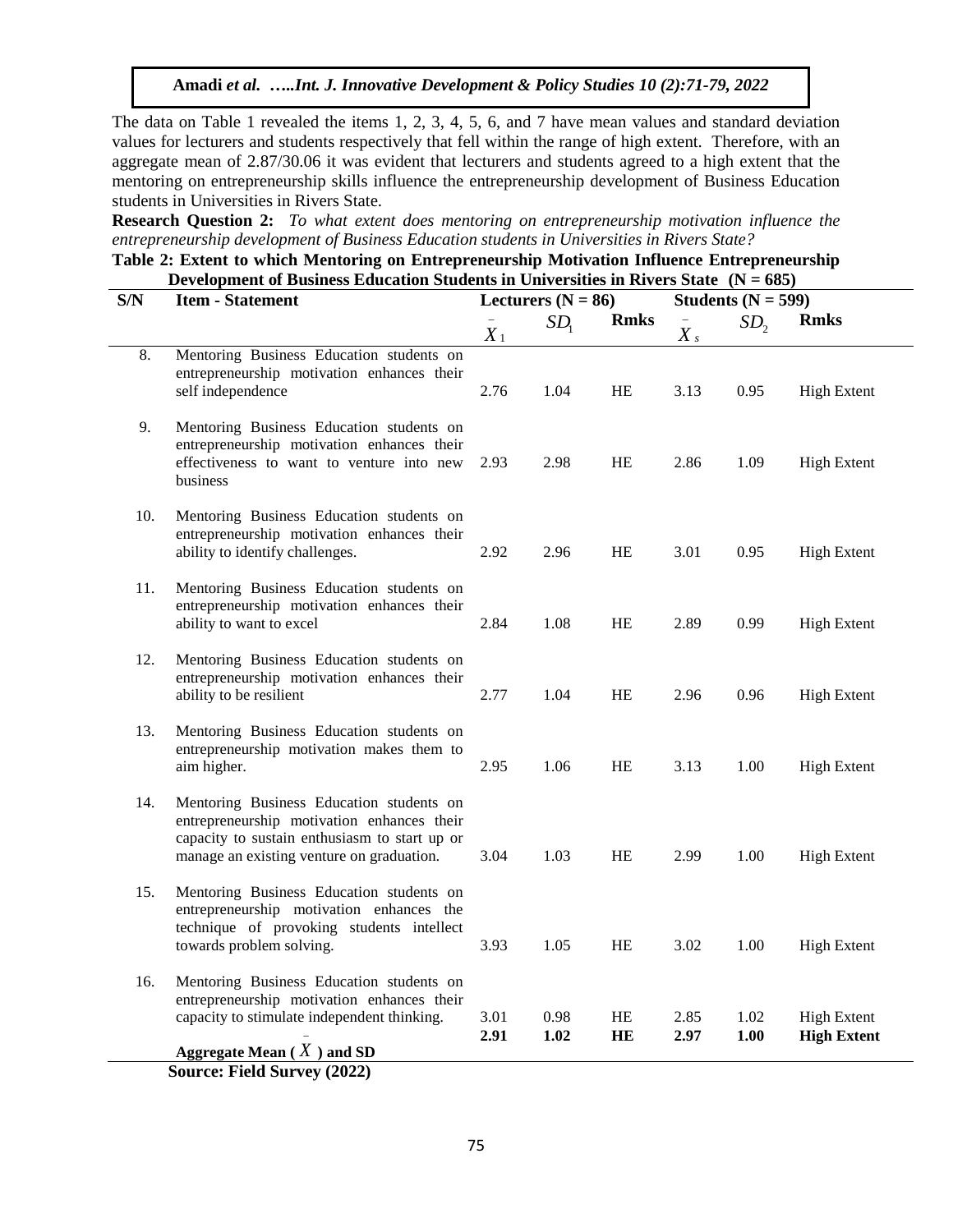The data on Table 2 revealed that items 8, 9, 10, 12, 13, 14, 15 and 16 have mean values and standard deviation values for lecturers and students respectively and fell within the range of high extent. Therefore, with an aggregate mean of 2.91/2.99, it was evident that lecturers and students agreed to a high extent that the mentoring on entrepreneurship motivation influences the entrepreneurship development of Business Education students Universities in Rivers State.

## **Hypothesis**

There is no significant difference in the mean ratings of lecturers and students on the extent to which mentoring on entrepreneurship skills influence entrepreneurship development of Business Education students in Universities in Rivers State.

|  | Table 3: Z-test Analysis of the Mean Ratings of Lecturers and Students on the Extent the |  |  |  |  |  |  |
|--|------------------------------------------------------------------------------------------|--|--|--|--|--|--|
|  | Mentoring on Entrepreneurship Knowledge Influences the Entrepreneurship Development of   |  |  |  |  |  |  |
|  | <b>Business Education Students in Universities in Rivers State</b>                       |  |  |  |  |  |  |

| <b>Respondents</b> N |     | $\qquad \qquad =$ | <b>SD</b> | DF  | Z-cal   | Z-crit   | <b>Decision</b> |
|----------------------|-----|-------------------|-----------|-----|---------|----------|-----------------|
| Lecturers            | 86  | 2.87              | l.03      |     |         |          |                 |
|                      |     |                   |           | 683 | $-1.83$ | $+1.960$ | Accepted        |
| <b>Students</b>      | 599 | 3.06              | 0.92      |     |         |          |                 |

Table 3 showed z-test of difference between lecturers and students on the extent the mentoring on entrepreneurship skills influences the entrepreneurship development of Business Education students. The z-test statistics calculated and used in testing the hypothesis stood at -1.83 while the critical z-value stood at +1.96, using 683 degree of freedom at 0.05 level of significance. Since the calculated z-value was less than critical z-value, the researcher therefore, accepted the null hypothesis of no significant difference in the mean ratings of lecturers and students on the extent the mentoring on entrepreneurship skills influences the entrepreneurship development of Business Education students in Universities in Rivers State.

#### **Hypothesis**

There is no significant difference in the mean ratings of lecturers and students on the extent to which mentoring on entrepreneurship motivation influence entrepreneurship development of Business Education students in Universities in Rivers State.

|  | Table 4: Z-test Analysis of the Mean Ratings of Lecturers and Students on the Extent the |  |  |  |  |  |  |
|--|------------------------------------------------------------------------------------------|--|--|--|--|--|--|
|  | Mentoring on Entrepreneurship Motivation Influences the Entrepreneurship Development of  |  |  |  |  |  |  |
|  | <b>Business Education Students in Universities in Rivers State</b>                       |  |  |  |  |  |  |

| Dubinebb Liguedinon Deugeneb in Chifferbierb in Igfter Deuet |     |                          |           |     |         |          |                 |  |  |  |  |
|--------------------------------------------------------------|-----|--------------------------|-----------|-----|---------|----------|-----------------|--|--|--|--|
| <b>Respondents</b> N                                         |     | $\overline{\phantom{0}}$ | <b>SD</b> | DF  | Z-cal   | Z-crit   | <b>Decision</b> |  |  |  |  |
| Lecturers                                                    | 86  | 2.91                     | 1.02      |     |         |          |                 |  |  |  |  |
|                                                              |     |                          |           | 683 | $-0.58$ | $+1.960$ | Accepted        |  |  |  |  |
| <b>Students</b>                                              | 599 | 2.97                     | 1.00      |     |         |          |                 |  |  |  |  |

Table 4 showed the z-test of difference between lecturers and students on the extent the mentoring on entrepreneurship motivation influences the entrepreneurship development of Business Education students. The z-test statistics calculated and used in testing the hypothesis stood at -0.58 while the +1.96, using 683 degree of freedom at 0.05 level of significance. Since the calculated z-value was less than the critical zvalue, the researcher therefore, accepted the null hypothesis of no significant difference in the mean ratings of lecturers and students on the extent the mentoring on entrepreneurship motivation influences their entrepreneurship development of Business Education student in Universities in Rivers State.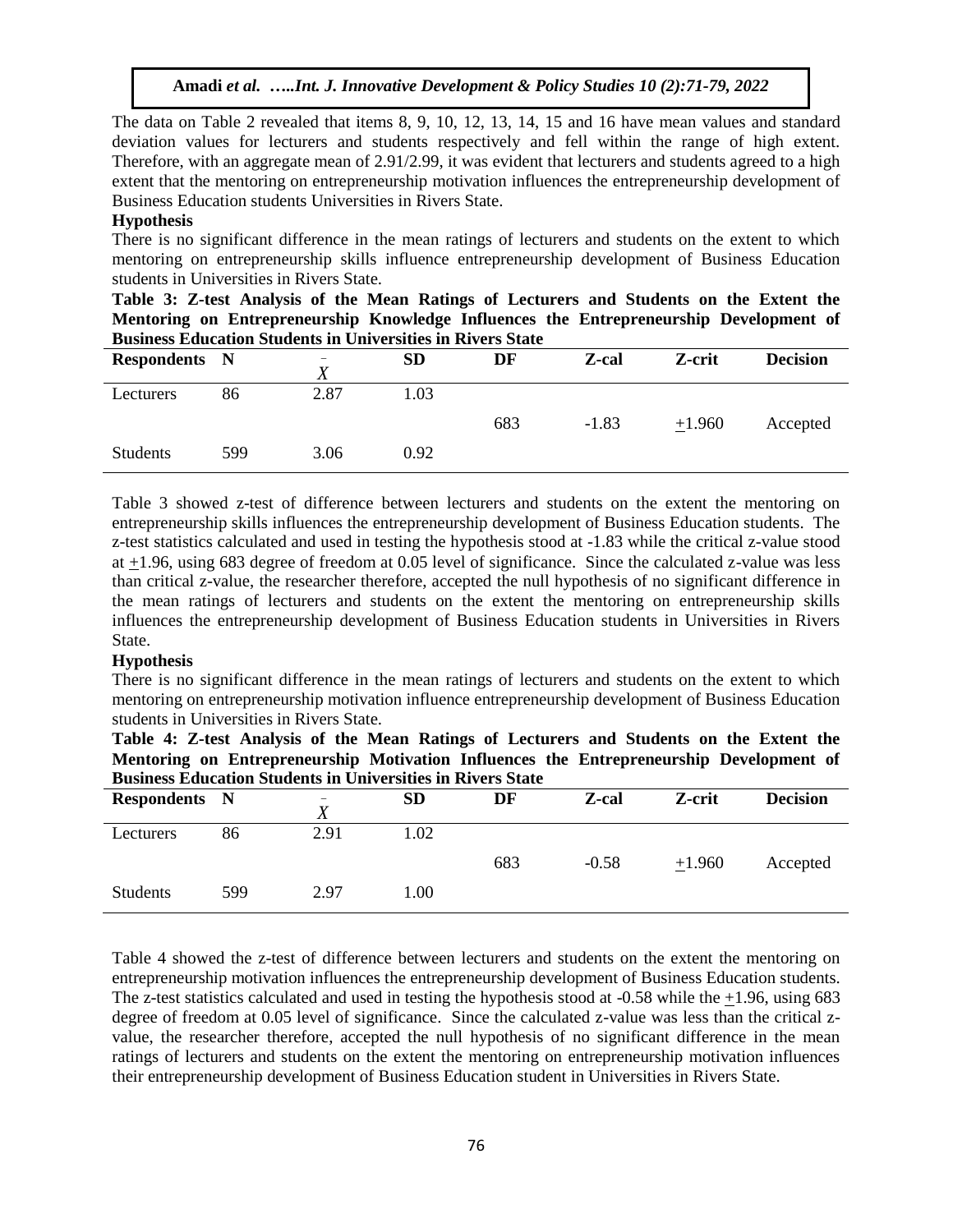## **DISCUSSION OF FINDINGS**

On the extent of mentoring on entrepreneurship skills influences the entrepreneurship development of Business Education students, the findings of this study revealed that mentoring on entrepreneurship skills promotes, mentoring Business Education students on entrepreneurship skills promote students ability to apply practical sense, mentoring Business Education students on entrepreneurship skills promote students ability to try new things, mentoring Business Education students on entrepreneurship skills promotes students ability to proactive ideas, mentoring Business Education students on entrepreneurship skills promotes students ability to learn by doing, mentoring Business Education students on entrepreneurship skills promotes students ability to want to demonstrate, mentoring Business Education students on entrepreneurship skills promotes student opportunities to be guided in application of new ideas, Mentoring Business Education students on entrepreneurship skills provides students with the opportunity to be self-employed. These findings agree with the assertions of Adbullah (2009) that entrepreneurship education increases new entrepreneurs interest in becoming entrepreneurs at some stage after graduation as entrepreneurial competencies enhances key skills, intention to create new ventures and provides opportunities for students to exercise significant responsibilities which affect their desire to step into entrepreneurship. Shane (2003), also supported these findings as he opined that the result of entrepreneurship may be new organization or a part of revitalizing mature organization in response to a perceived opportunity.

On the extent the mentoring on entrepreneurship motivation influences the entrepreneurship development of students, the findings of this study revealed that entrepreneurship motivation enhances to a high extent students' self independence; students' ability to identify challenges; students' ability to excel; students' ability to excel; students ability to be resilient and makes them to aim higher, students' capacity to sustain enthusiasm to start up or manage an existing venture on graduation, and the technique of provoking students intellect towards problem solving; and students capacity to stimulate independent thinking. In corroboration with these findings, Azikiwe (2010) posited that mentoring Business Education students in entrepreneurial motivation enhance students' capacity to sustain enthusiasm to start up further support by Igboko (2009) who averred that mentoring improves on the techniques of provoking students' intellect towards problem solving. Stressing further, Shane (2003) opined that entrepreneurial motivation refers to the processes whereby entrepreneurs find opportunities, evaluate these opportunities and if the opportunities are feasible, they request for resources to develop these opportunities.

The findings of this study revealed in Table 3 and 4 that there were no significance differences in the mean ratings of lecturers and students on the extent the mentoring on entrepreneurship knowledge and motivation influence the entrepreneurship development of Business Education students in Universities in Rivers State.

## **CONCLUSION**

Based on the findings of this study, the researcher concluded that the mentoring on entrepreneurship knowledge and entrepreneurship motivation influences to a high extent the entrepreneurship development of Business Education students in Universities in Rivers State.

## **RECOMMENDATIONS**

Based on the findings of this study, the following recommendations were made:

- 1. Government should provide adequate funding to enhance the smooth and effective running of entrepreneurship programmes.
- 2. Lecturers of undergraduate entrepreneurship education programmes should adopt a more practical skills approach in teaching entrepreneurship education courses in Universities in Rivers State.
- 3. Mentoring programmes should be integrated into entrepreneurship education programmes and made compulsory at all levels of education.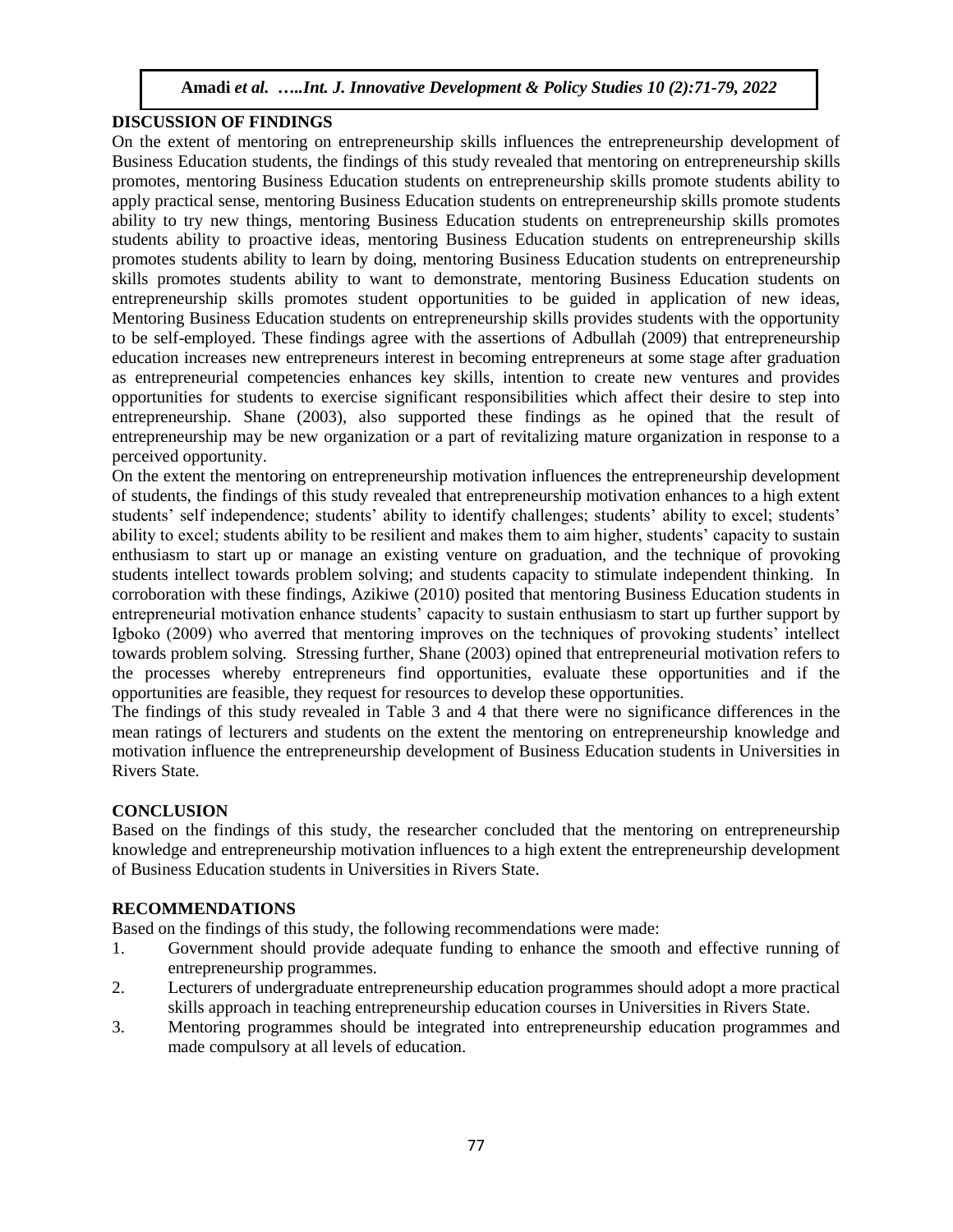#### **REFERENCES**

- Abayomi, R. A.O. (2009). A practical approach to effective utilization and maintenance of physical facilities in secondary schools. *African Journal of Educational Planning and Policy Studies.* 7(2), 204-216.
- Agboola, J. O. & Ademiluyi, (2015). Impact of entrepreneurship education on self-employment prospects of graduating polytechnic students in Osun State. *Orient Journal of Education,* 8(1), 77-85.
- Amadi, K. J. (2012). *Academic performance and school adjustment of senior secondary school students in Rivers State.* An unpublished Ph.D Dissertation, Faculty of Education, University of Port Harcourt.
- Amaewhule, W. A. (2014). Employers' assessment of skills needed for business education programmes. *Nigerian Vocational Journal,* 2, 64-70
- Amesi, J. (2016). Issues in evaluation and assessment: Implication for effective teaching and learning in Business Education in the Niger Delta. *Nigerian Journal of Business Education,* 3(2), 242-252.
- Antonic, S. E. (2003). The relevance of business education in the 21<sup>st</sup> century. In E. A. Aromolaran (ED), *Business Education Journal,* 4(1), 107-115.
- Anyamne T. (2010). Skill and value perceptions: How do they affect entrepreneurial intentions? *International Entrepreneurship Management Journal.* 2(3), 44-63.
- Azikiwe, V. C. (2010, December 11). *The state of Nigerian education*. The Tribune, p. 24.
- Brana, L. S. (2008). Effect of business education equipment and facilities in the teaching/learning process in senior secondary schools in Ondo State. In C. I. Akinola (Ed). *Business Education in Nigeria: Trends, Issues and Challenges* (168). Lagos: NANE Publication.
- Ekpe, R. Raza, E. & Mat, I. (2012). *Re-thinking higher education management for poverty reduction among the youths in Africa.* Paper presented at the 3<sup>rd</sup> regional conference of Higher education for youth empowerment, opportunities, capabilities and second chance. Organised by higher education research and policy network at IITA, Ibadan, Oyo State, August 18-21.
- Igboko, B. C. (2009). *The automated office and its implication for training of O.T.M. Students.* Unpublished undergraduate project. University of Port Harcourt: Department of Educational Foundations.
- Koeing, W. A. (2012). Administration and supervision of business education in Nigeria tertiary Institutions: Matters Arising. *Business education journal,* 3(5), 15-25.
- Nwaneweizi, W. A. & Essien, E. (2010). Employers' assessment of skills needed for business education programmes. *Nigerian Vocational Journal.* 2, 64-70.
- Nwazor, J. C. (2014). Business Education curriculum and new technologies: Guidelines for review. *Nigeria Journal of Business Education.* 1(3), 19-29.
- Okala, O. F. (2008). *Unemployment experience in Nigeria. The impact of vocational skills training.* Pedagogy educational Devel. 1<sup>st</sup> education resources development centre. Owerri.
- Okoli, A. A. & Osifila, G. I. (2010). *Relationship between educational resources and students' academic performance in Lagos State, Nigeria.* Retrieved on the 25th September 2011, from http://www.Unilorin edu.
- Okolocha, J. E. V. & Onyeneka (2013). *A comparative study of manpower of physical facilities in tertiary institutions in Delta State (2005). A comparative study of manpower and physical facilities in tertiary institutions in Delta State* (Unpublished Doctoral Dissertation). Delta State University, Abraka.
- Shane, I. (2003). Business Education for self-reliance: Issues and relevance. In Akinola C. I. (ed). Business in Nigeria: Trends, issues and challenges. *Business Education Book of Readings.* 1(3), 97-105.
- Strade, P. & Siegel, F. (2007). Teaching/learning resources and students' academic performance in mathematics in secondary school in Bondo district of Kenya. *Asian Social Sciences,* 6(2), 64-72.
- Ugwoke, E. O. (2011). Effective utilization of ICT for repositioning business education programme in tertiary institutions in Nigeria for national development. *International Journal of Educational Research.* 11(1), 20-24